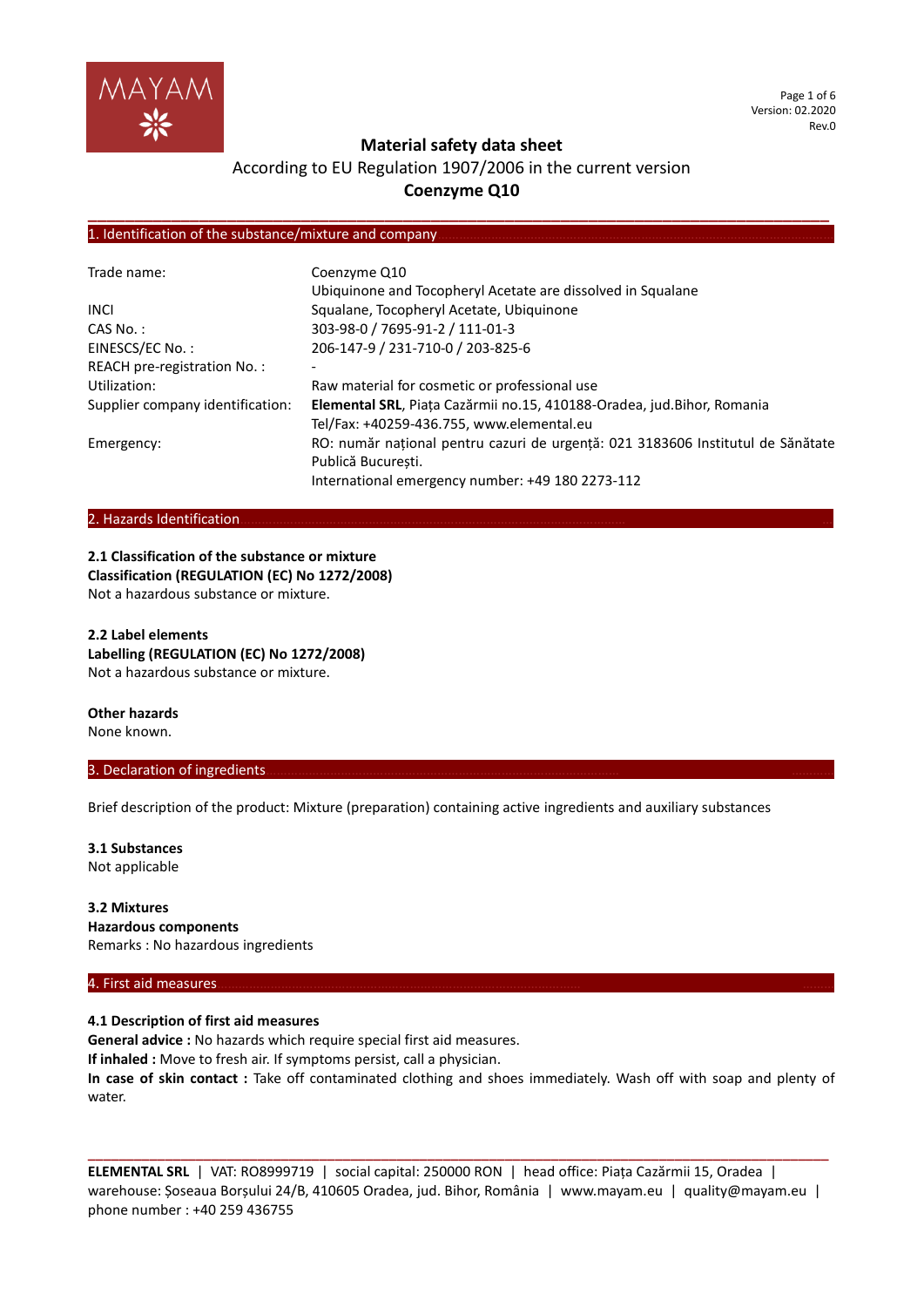

# **Material safety data sheet**

# According to EU Regulation 1907/2006 in the current version **Coenzyme Q10**

**\_\_\_\_\_\_\_\_\_\_\_\_\_\_\_\_\_\_\_\_\_\_\_\_\_\_\_\_\_\_\_\_\_\_\_\_\_\_\_\_\_\_\_\_\_\_\_\_\_\_\_\_\_\_\_\_\_\_\_\_\_\_\_\_\_\_\_\_\_\_\_\_\_\_\_\_\_\_\_\_ In case of eye contact :** Flush eyes with water as a precaution. Remove contact lenses. Protect unharmed eye. Keep eye wide open while rinsing.

**If swallowed :** Clean mouth with water and drink afterwards plenty of water. Do not give milk or alcoholic beverages. Never give anything by mouth to an unconscious person.

# **4.2 Most important symptoms and effects, both acute and delayed**

Symptoms : No specific symptoms known.

# **4.3 Indication of any immediate medical attention and special treatment needed**

Treatment : Treat symptomatically.

## 5. Fire fighting measures.

## **5.1 Extinguishing media**

Suitable extinguishing media : Alcohol-resistant foam, Dry chemical. Use extinguishing measures that are appropriate to local circumstances and the surrounding environment. Unsuitable extinguishing media: High volume water jet

## **5.2 Special hazards arising from the substance or mixture**

Specific hazards during fire fighting : None known.

## **5.3 Advice for firefighters**

Special protective equipment for firefighters: In the event of fire, wear self-contained breathing apparatus. Further information : Standard procedure for chemical fires.

#### 6. Accidental release measures.

# **6.1 Personal precautions, protective equipment and emergency procedures**

Use personal protective equipment.

# **6.2 Environmental precautions**

Try to prevent the material from entering drains or water courses.

# **6.3 Methods and material for containment and cleaning up**

Wipe up with absorbent material (e.g. cloth, fleece). Keep in suitable, closed containers for disposal.

#### **6.4 Reference to other sections**

For personal protection see section 8. For disposal considerations see section 13.

#### 7. Handling and storage

#### **7.1 Precautions for safe handling**

Advice on safe handling : For personal protection see section 8.

**ELEMENTAL SRL** | VAT: RO8999719 | social capital: 250000 RON | head office: Piața Cazărmii 15, Oradea | warehouse: Șoseaua Borșului 24/B, 410605 Oradea, jud. Bihor, România | www.mayam.eu | quality@mayam.eu | phone number : +40 259 436755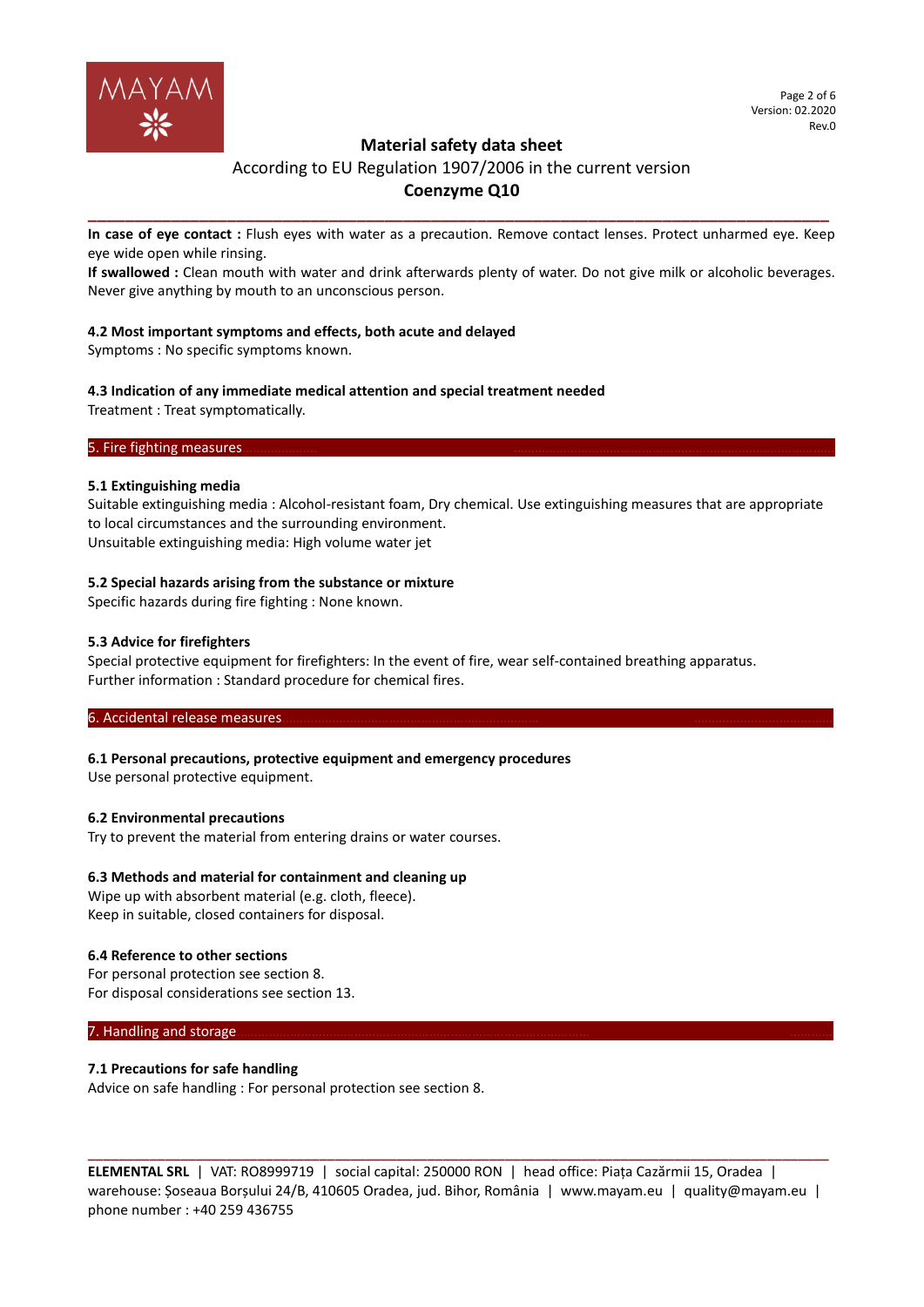

# **Material safety data sheet**

# According to EU Regulation 1907/2006 in the current version **Coenzyme Q10**

**\_\_\_\_\_\_\_\_\_\_\_\_\_\_\_\_\_\_\_\_\_\_\_\_\_\_\_\_\_\_\_\_\_\_\_\_\_\_\_\_\_\_\_\_\_\_\_\_\_\_\_\_\_\_\_\_\_\_\_\_\_\_\_\_\_\_\_\_\_\_\_\_\_\_\_\_\_\_\_\_** Advice on protection against fire and explosion: Take necessary action to avoid static electricity discharge. Product will burn under fire conditions.

Hygiene measures : General industrial hygiene practice.

## **7.2 Conditions for safe storage, including any incompatibilities**

Requirements for storage areas and containers: Protect against light. Keep container tightly closed and dry. Advice on common storage : No special restrictions on storage with other products. Recommended storage temperature: 15 - 25 °C

## **7.3 Specific end use(s)**

Specific use(s) : Not applicable

8. Exposure controls / personal protection.

## **8.1 Control parameters**

Contains no substances with occupational exposure limit values.

## **8.2 Exposure controls**

## **Personal protective equipment**

Eye protection : Safety glasses Hand protection : Glove material: for example nitrile rubber Skin and body protection : Lightweight protective clothing Respiratory protection : No personal respiratory protective equipment normally required.

#### 9. Physical and chemical properties

#### **9.1 Information on basic physical and chemical properties**

Appearance : viscous, oily liquid Colour : orange - clear Odour : characteristic Odour Threshold : No information available. pH : No data available Melting point/range : not determined Boiling point/boiling range : not determined Flash point : ca. 230 °C Evaporation rate : not determined Lower explosion limit : not determined Upper explosion limit : not determined Vapour pressure : not determined Relative vapour density : Not applicable Density: 0.81 - 0.83 g/cm<sup>3</sup> (at 20 °C) Water solubility : insoluble Solubility in other solvents : soluble Partition coefficient: n-octanol/water : Not applicable Auto-ignition temperature : No data available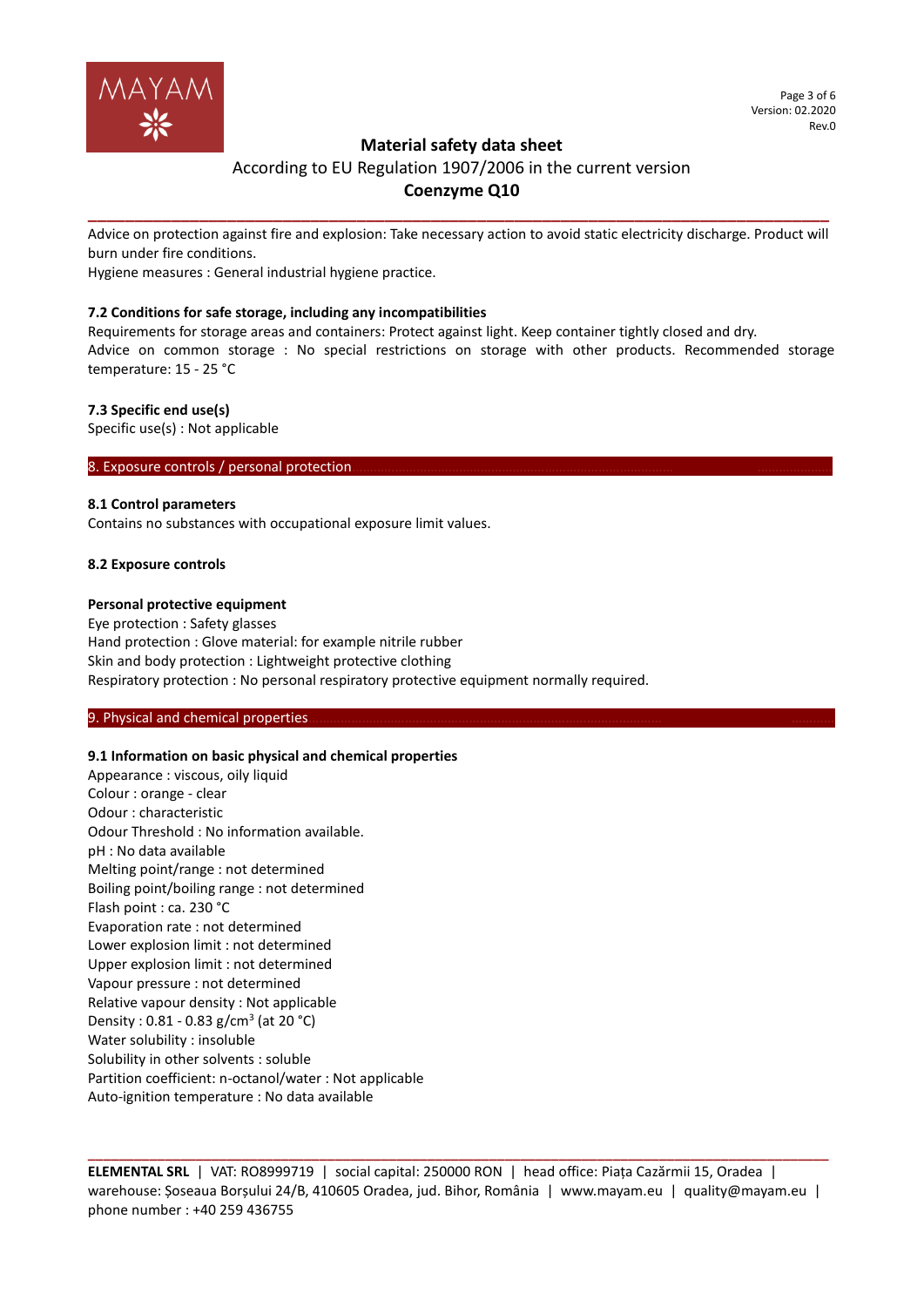

Page 4 of 6 Version: 02.2020 Rev.0

# **Material safety data sheet**

# According to EU Regulation 1907/2006 in the current version **Coenzyme Q10**

**\_\_\_\_\_\_\_\_\_\_\_\_\_\_\_\_\_\_\_\_\_\_\_\_\_\_\_\_\_\_\_\_\_\_\_\_\_\_\_\_\_\_\_\_\_\_\_\_\_\_\_\_\_\_\_\_\_\_\_\_\_\_\_\_\_\_\_\_\_\_\_\_\_\_\_\_\_\_\_\_**

Ignition temperature : not determined Thermal decomposition : No data available Viscosity, dynamic : not determined Explosive properties : No data available Oxidizing properties : No data available

## **9.2 Other information**

No data available

## 10. Stability and reactivity.

#### **10.1 Reactivity**

No hazards to be specially mentioned.

#### **10.2 Chemical stability**

Stable under recommended storage conditions.

#### **10.3 Possibility of hazardous reactions**

Possible incompatibility with materials listed under section 10.5.

**10.4 Conditions to avoid** Heat

#### **10.5 Incompatible materials**

Strong acids and strong bases Strong oxidizing agents

# **10.6 Hazardous decomposition products**

No decomposition if used as directed.

### 11. Toxicological information.

#### **11.1 Information on toxicological effects**

Acute oral toxicity : Acute toxicity estimate : > 5,000 mg/kg (Calculation method) Skin irritation : No skin irritation (human, Patch Test 48 Hrs.) Eye irritation : No data available Sensitisation : Did not cause sensitization. (human, HRIPT: Human Repeat Insult Patch Test) Carcinogenicity : No indication for carcinogenicity known. Genotoxicity in vitro : No data available Reproductive toxicity : This information is not available. STOT - single exposure (Acute exposure): The substance or mixture is not classified as specific target organ toxicant, single exposure. STOT - repeated exposure : This information is not available. Aspiration toxicity : No aspiration toxicity classification

12. Ecological information.

**ELEMENTAL SRL** | VAT: RO8999719 | social capital: 250000 RON | head office: Piața Cazărmii 15, Oradea | warehouse: Șoseaua Borșului 24/B, 410605 Oradea, jud. Bihor, România | www.mayam.eu | quality@mayam.eu | phone number : +40 259 436755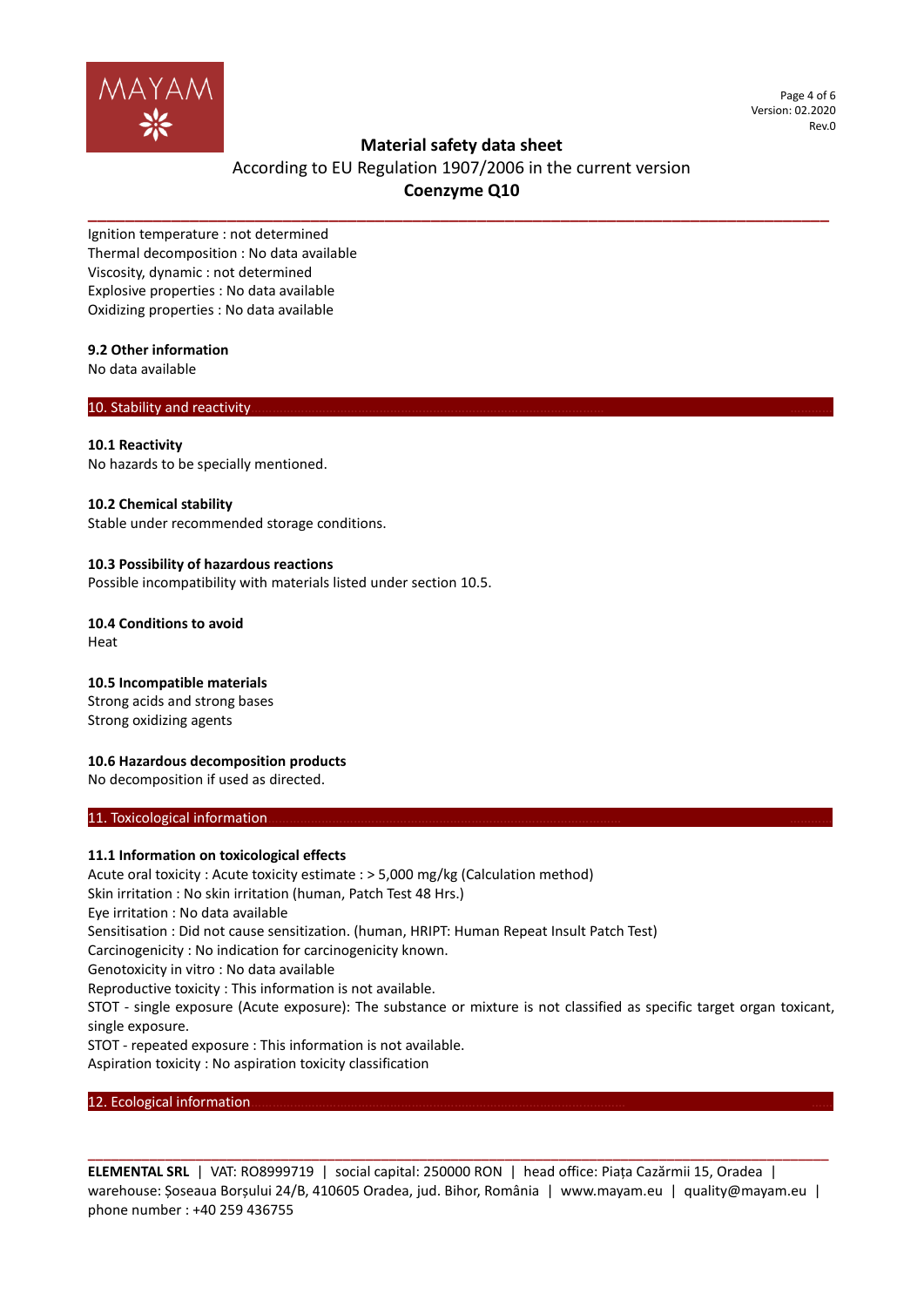

Page 5 of 6 Version: 02.2020 Rev.0

# **Material safety data sheet**

# According to EU Regulation 1907/2006 in the current version **Coenzyme Q10**

**\_\_\_\_\_\_\_\_\_\_\_\_\_\_\_\_\_\_\_\_\_\_\_\_\_\_\_\_\_\_\_\_\_\_\_\_\_\_\_\_\_\_\_\_\_\_\_\_\_\_\_\_\_\_\_\_\_\_\_\_\_\_\_\_\_\_\_\_\_\_\_\_\_\_\_\_\_\_\_\_**

## **12.1 Toxicity**

No data is available on the product itself.

## **12.2 Persistence and degradability**

Biodegradability : No data available

## **12.3 Bioaccumulative potential**

Bioaccumulation : No data available Partition coefficient: n-octanol/water: Not applicable

#### **12.4 Mobility in soil**

Distribution among environmental compartments: No data available

#### **12.5 Results of PBT and vPvB assessment**

Assessment : This substance/mixture contains no components considered to be either persistent, bioaccumulative and toxic (PBT), or very persistent and very bioaccumulative (vPvB) at levels of 0.1% or higher.

#### **12.6 Other adverse effects**

Additional ecological information: There is no data available for this product.

#### 13. Disposal considerations

#### **13.1 Waste treatment methods**

Product : Offer surplus and non-recyclable solutions to a licensed disposal company.

Contaminated packaging : Empty containers should be taken to an approved waste handling site for recycling or disposal.

#### 14. Transport information.

#### **14.1 UN number**

Not regulated as a dangerous good

# **14.2 UN proper shipping name**

Not regulated as a dangerous good

#### **14.3 Transport hazard class(es)**

Not regulated as a dangerous good

**14.4 Packing group** Not regulated as a dangerous good

# **14.5 Environmental hazards**

Not regulated as a dangerous good